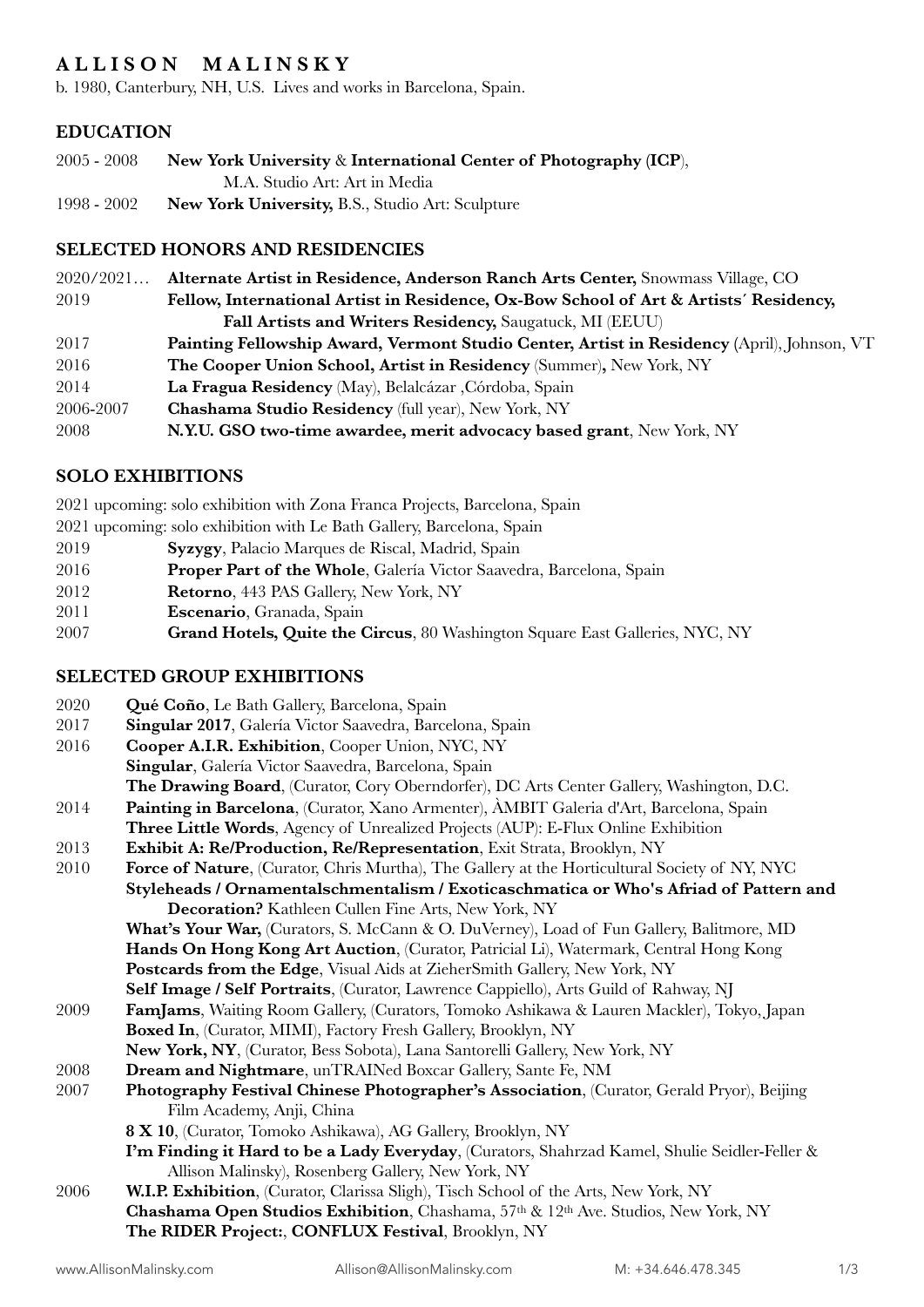- cont. **Copilandia**, (Curators, Kirby Gookin & Robin Kahn), Centro de Arte de Sevilla (CAS), © free in the Guadalquivir River, Sevilla, Spain
- 2005 **Black, White and Modern All Over**, Metropolitan Museum of Art, New York
- 2005 **Juice**, (Curator, Gerry Prior), The Commons, New York

**M.A. Exhibition**, (Curator, Gerry Prior), Barney – 34 Stuyvesant, New York **In the Ballpark of Seven**, (Curator, Allison Malinsky), Barney – 34 Stuyvesant, New York **Auction for Action**, (Curator, Jasmine Tsou), Barney – 34 Stuyvesant, New York

- 2004 **Friction**, (Curator, Damon Johnson), Rivertown Lounge, New York
- 2003 **Get Lucky with an Emerging Artist**, (Curator, Valerie Blair), H.E.R.E Art Gallery, New York
- 2002 **Permanent Vacation**, (Curator, Nancy Barton & Katy Schimert), Rosenberg Gallery, New York **Spring Reflex**, (Curator, Tomoko Ashikawa), Lunatarium, D.U.M.B.O , Brooklyn, NY **Chasing the Dragon**, (Curator, Jack Risley), Rosenberg Gallery, New York
- 2001 **Random: EX-Space Project II**, (Curator, Tomoko Ashikawa), Art is Superior Gallery, New York **EX-Space Projects I,** (Curator, Tomoko Ashikawa), Art is Superior Gallery, New York **Eden: Utopia and Dystopia**, Bronfman Gallery, New York

**BIBLIOGRAPHY**, publications, catalogues, interviews, articles, essays and reviews

2016 **Cooper Union Summer Anthology**. 2016. Print Catalogue. **Leader Ph.D, Karen**. "In Tension (Divided Intentions)" for *Proper Part of the Whole,* exb. cat. 2016. Print. Murtha, Chris. "Bending Light: Allison Malinsky's Sculptural Paintings" for *Proper Part of the Whole, exhibition catalogue 2016. Print.* **Topor, Marcela**. "My Space". *Catalonia Today Magazine* (Barcelona) April 2016. Print **Bufill, Juan**. "Allison Malinsky expone su sensual obra en Victor Saavedra." *La Vanguardia.* 6 Jun.,Cultura 35. P. **Hernández, Sònia**. "La luz se hizo cuerpo en Barcelona." *La Vanguardia*. 4 June 2016. Culturas 18-19. Print. **El Punt Avuí** television broadcast interview**,** Topor, Marcela. "Catalan Connections: The English Hour"*TV.* 3 March 2016: T.V. Broadcast. **Holden, JD**. "The folds, the form, the fecundity." *Six Days without Art*.13 May 2016. Online. 2014 **Bufill, Juan**. "Àmbit reúne pinturas de diez artistas internacionales que viven en Barcelona." *La Vanguardia* 25 Oct. 2014: Cultura 41. Print. "**Painting Barcelona**." *Revista Descubrir el Arte*. [www.descubrirelarte.es.](http://www.descubrirelarte.es) 21 Oct. 2014. Online. **Xano Armenter** & **Josep Maria Benach**. "Painting Barcelona". Barcelona: ÀMBIT Galeria d'Art, Cat. **Hernandez, Noélia**. "Ilusión y creatividad." *La Vanguardia.*15 October 2014:Cultura 20-21. Print. **Vidal, Juame**. "Des de fora fins ben endins." *El Punt Avuí* 10 October 2014: Cultura 30. Print. **Pastor, Perico**. "Al Fondo a la Derecha:Cosmopolitas."*La Vanguardia.*1 October 2014: Cultura P. **García-Osuna, C**. "'Painting Barcelona.'" *La Vanguardia* 21 Septiembre 2014: Dinero 17. Print. 2012 **Allison Malinsky and the Places of Memory: Retorno**, *ExitStrata.com*, 10 September 2012. **Morandi, Nicole Alesi**. "Art & Design: Allison Malinsky." *[HappyPrettyThings.typepad.com](http://HappyPrettyThings.typepad.com).* 4 October 2012. **Exit Strata CoCo Salon, Collaborative Content. Print! Vol. #2**. October 2012. Print. 2009 **Boxed In**, exh. cat. Essay by Mimi & Malinsky Interview. *Brooklyn: [PlaztikMag.com](http://PlaztikMag.com)*., 2009. 2008 **Language: Drawing Language, –SHIP: Ownership, Penmanship, Censorship, Reader/ Viewership**, **Marksmanship**. Editor: Lauren Mackler. 2008. Print. **Leader, Karen**. Emerging Artist Profile, *Philips ART Expert of Philips de Pury & Company*. Ed. Philae Knight. 2007 **Rosenberg, Alan**. "Grand Hotels, Quite the Circus.". *Alan[rosenberg.blogspot.com](http://rosenberg.blogspot.com)*. 1 Nov.2007. 2005 **Issue#3. Pinque Mag-a-zine**. Editor: Jen Spinelli. 2005. Print. **SELECTED TALKS & COLLABORATIVE PROJECTS** 

- 2020 Juror for Open Call, **Apexart**, New York, NY **Artist´s talk Q&A**, [8art.tv,](http://8art.tv) IGTV Live 2019 **Artist's talk**, Ox-Bow School of Art & Artists' Residency, Saugatuck, MI (EEUU) 2017 **Artist´s talk**, Vermont Studio Center, Johnson, VT 2016 **Artist´s talk**, The Cooper Union School, Rose Auditorium, NYC, NY (Aug. 3) 2013–Curr. **Editor, Producer and Host** of NYC Arts Radio [\(www.NYCArtsRadio.com](http://www.NYCArtsRadio.com)) Episode 1: Creating Communities, with Yigal Ozeri and Eugene Lemay of MANA Contemporary Episode 2: The Studio, Part I: a conversation with visual artists Pablo Jansana and Alberto Borea Episode 3: You Will Survive This: a conversation with Rene Ricard 2009–2010 **Studio Assistant** for Rene Ricard 2006–2010 **Collaborator**, Nomadic Center for Institutionless Learning (NCIL), art collective 2005-2008 **Co-Founder**, Art Changes Tomorrow (ACT), non-profit art organization to address meeting
	- the Millennium Development Goals (MDGs)

[www.AllisonMalinsky.com](http://www.AllisonMalinsky.com) [Allison@AllisonMalinsky.com](mailto:Allison@AllisonMalinsky.com) M: +34.646.478.345 2/3